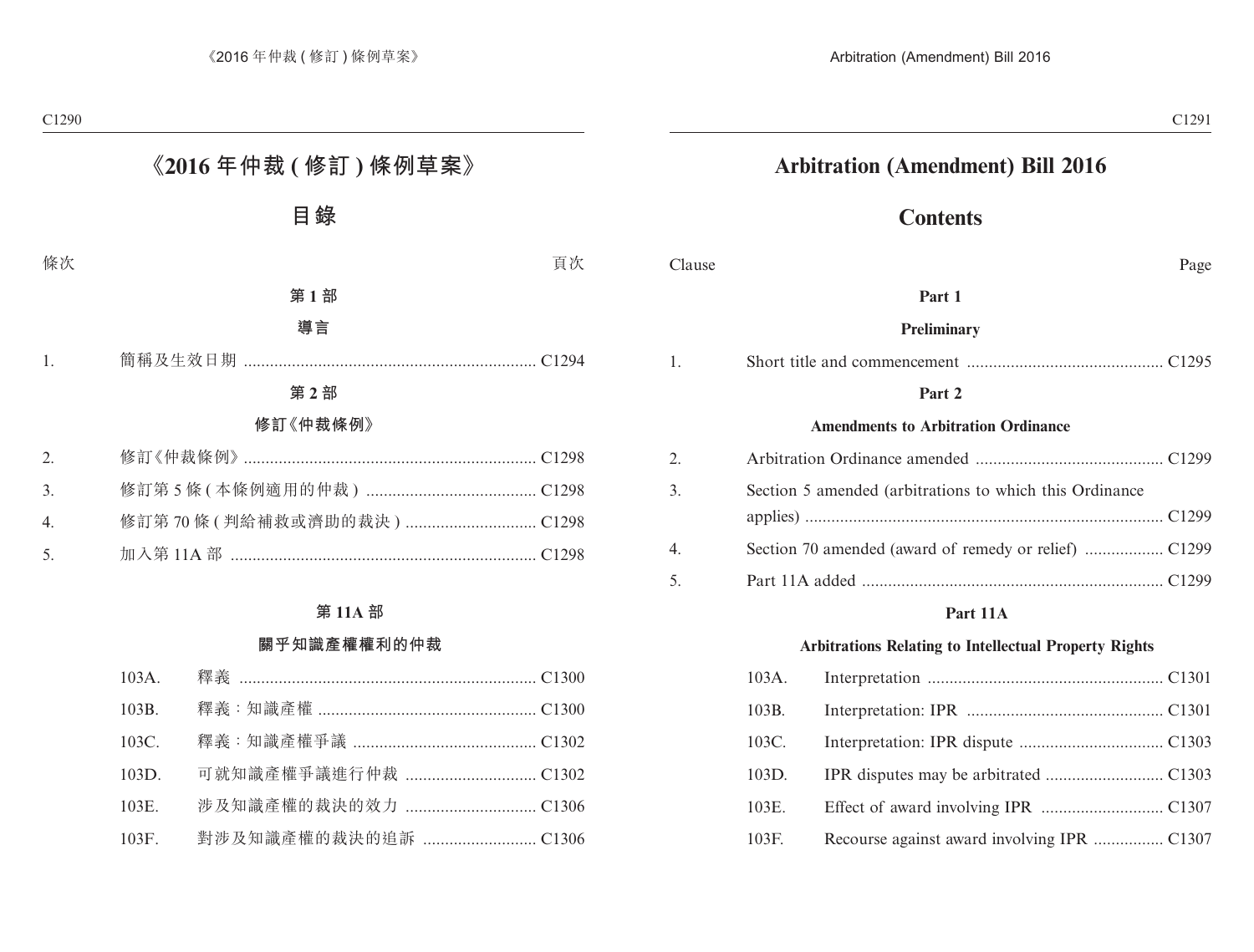| ۰.<br>۰,<br>×<br>۰,<br>٠<br>۰, |
|--------------------------------|
|--------------------------------|

| Clause |         | Page                                                             |
|--------|---------|------------------------------------------------------------------|
|        | 103G.   | Recognition and enforcement of award                             |
|        | 103H.   | Judgments entered in terms of award                              |
|        | 103I.   | Validity of patent may be put in issue in                        |
|        | 103J.   | Arbitral proceedings in relation to short-term                   |
| 6.     | Section | amended (savings and transitional<br>- 111                       |
| 7.     |         | Schedule 3 amended (savings and transitional provisions) C1313   |
|        |         | Part 3                                                           |
|        |         | Amendments to Arbitration (Parties to New York Convention) Order |
| 8.     |         | Arbitration (Parties to New York Convention) Order               |
| 9.     |         |                                                                  |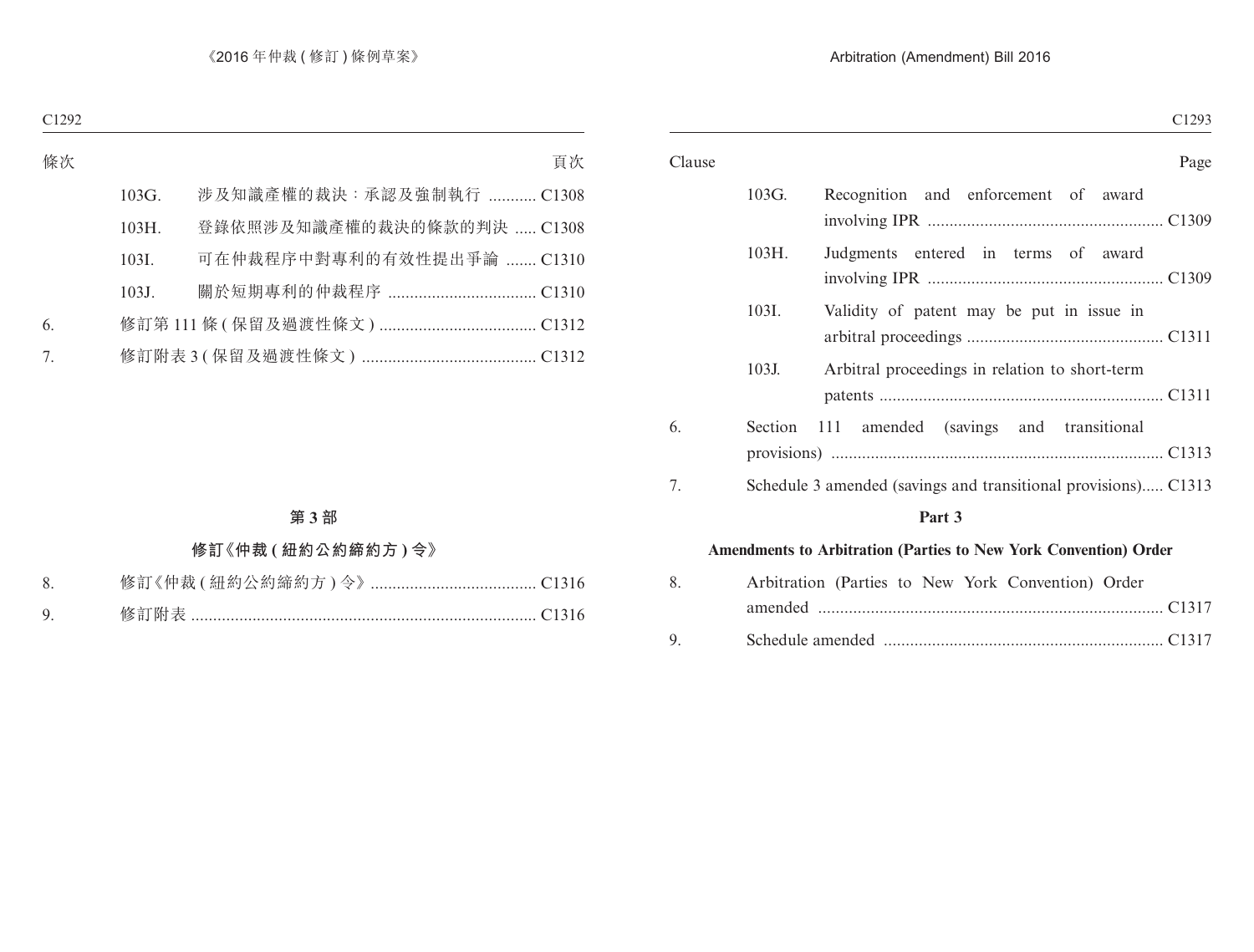# A BILL

## To

Amend the Arbitration Ordinance to clarify that disputes over intellectual property rights may be arbitrated and that it is not contrary to the public policy of Hong Kong to enforce arbitral awards involving intellectual property rights; to update the Arbitration (Parties to New York Convention) Order; and to provide for incidental and related matters.

Enacted by the Legislative Council.

## **Part 1**

## **Preliminary**

#### **1. Short title and commencement**

- (1) This Ordinance may be cited as the Arbitration (Amendment) Ordinance 2016.
- (2) Subject to subsections (3) and (4), this Ordinance comes into operation on the day on which it is published in the Gazette.
- (3) Part 2 (except section 5 in so far as it relates to the new section 103J) comes into operation on 1 October 2017.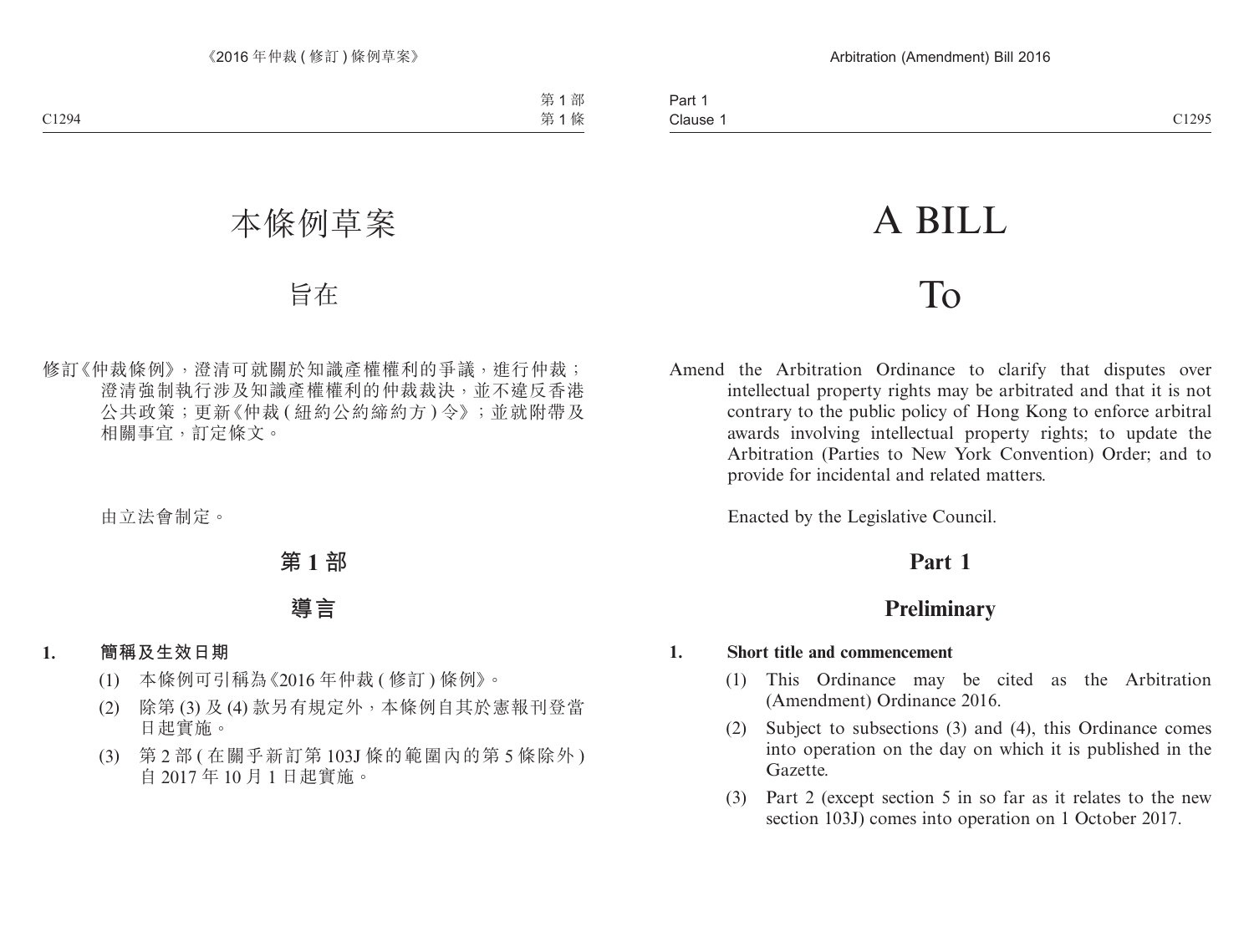| $\overline{\phantom{0}}$<br>Part 1 |                |
|------------------------------------|----------------|
| Clause                             | C1297<br>01271 |

(4) Section 5 (in so far as it relates to the new section 103J) comes into operation on the day on which section 123 of the Patents (Amendment) Ordinance 2016 (17 of 2016) comes into operation.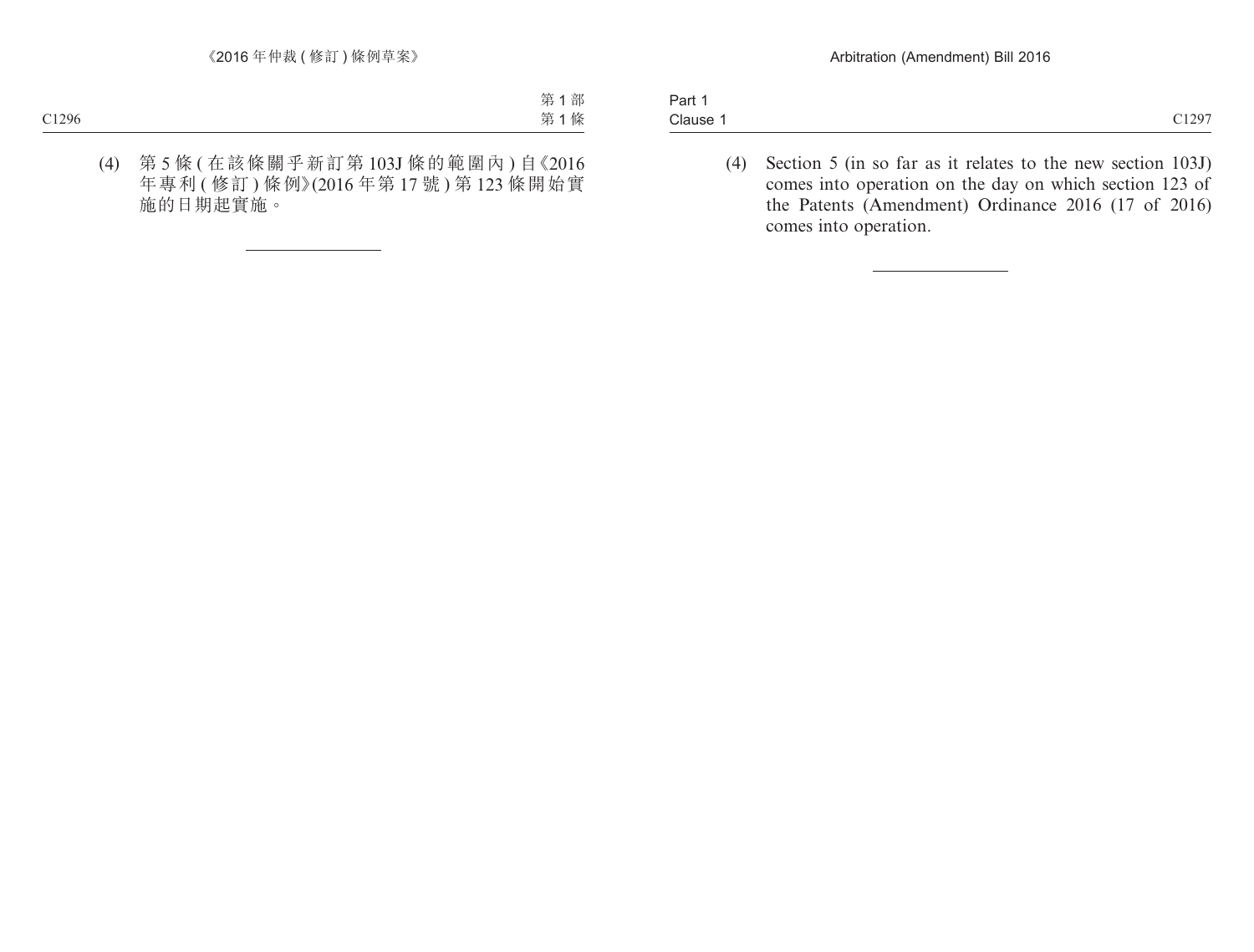## **Part 2**

## **Amendments to Arbitration Ordinance**

#### **2. Arbitration Ordinance amended**

The Arbitration Ordinance (Cap. 609) is amended as set out in sections 3 to 7.

### **3. Section 5 amended (arbitrations to which this Ordinance applies)** Section 5(2)—

**Repeal**

"and Part 10"

#### **Substitute**

", Part 10 and sections 103A, 103B, 103C, 103D, 103G and 103H".

#### **4. Section 70 amended (award of remedy or relief)**

Section 70(1), after "subsection (2)"—

**Add**

"and section  $103D(6)$ ".

**5. Part 11A added** After Part 11— **Add**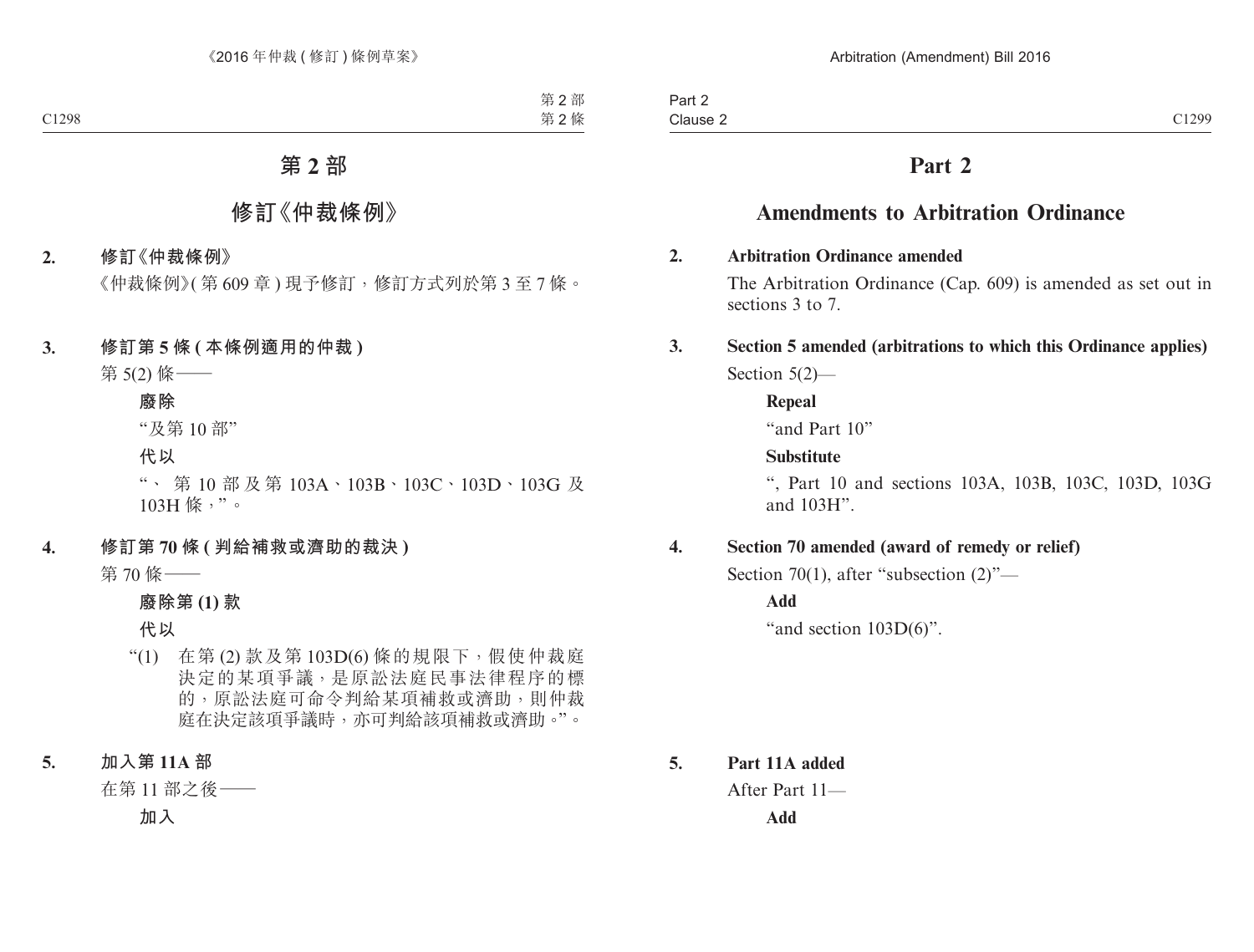## "**Part 11A**

## **Arbitrations Relating to Intellectual Property Rights**

#### **103A. Interpretation**

In this Part— *IPR* (知識產權)—see section 103B; *IPR dispute* (知識產權爭議)—see section 103C.

#### **103B. Interpretation: IPR**

- (1) In this Part, an intellectual property right (*IPR*) means—
	- (a) a patent;
	- (b) a trade mark;
	- (c) a geographical indication;
	- (d) a design;
	- (e) a copyright or related right;
	- (f) a domain name;
	- (g) a layout-design (topography) of integrated circuit;
	- (h) a plant variety right;
	- (i) a right in confidential information, trade secret or know-how;
	- (j) a right to protect goodwill by way of passing off or similar action against unfair competition; or
	- (k) any other IPR of whatever nature.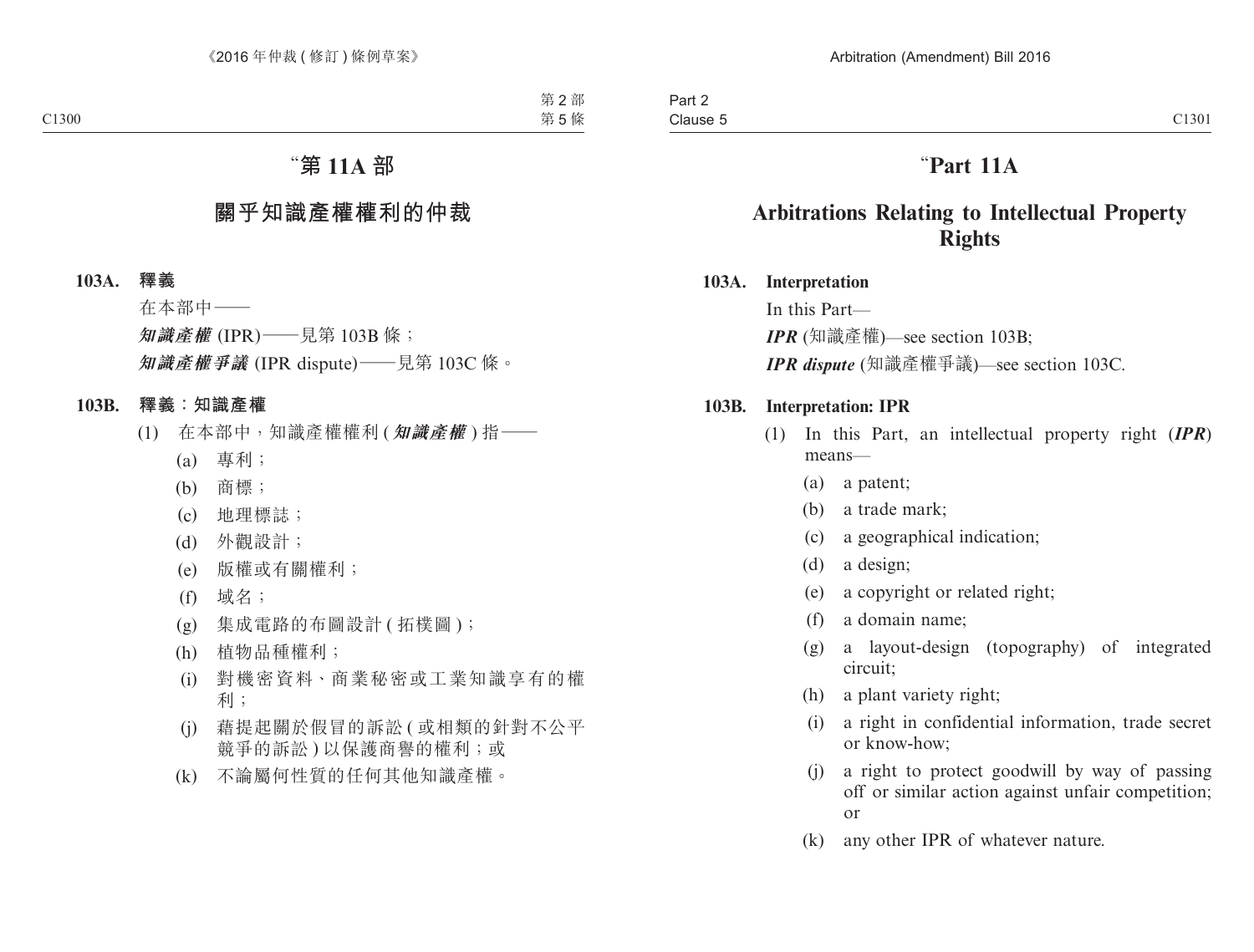- (2) In this Part, a reference to an IPR is a reference to such an IPR—
	- (a) whether or not the IPR is protectible by registration; and
	- (b) whether or not the IPR is registered, or subsists, in Hong Kong.
- (3) In this Part, a reference to an IPR includes an application for the registration of an IPR if the IPR is protectible by registration.
- (4) In this section—

*registration* (註冊), in relation to an IPR, includes the grant of the IPR.

#### **103C. Interpretation: IPR dispute**

In this Part, a dispute over an IPR (*IPR dispute*) includes—

- (a) a dispute over the enforceability, infringement, subsistence, validity, ownership, scope, duration or any other aspect of an IPR;
- (b) a dispute over a transaction in respect of an IPR; and
- (c) a dispute over any compensation payable for an IPR.

#### **103D. IPR disputes may be arbitrated**

(1) An IPR dispute is capable of settlement by arbitration as between the parties to the IPR dispute.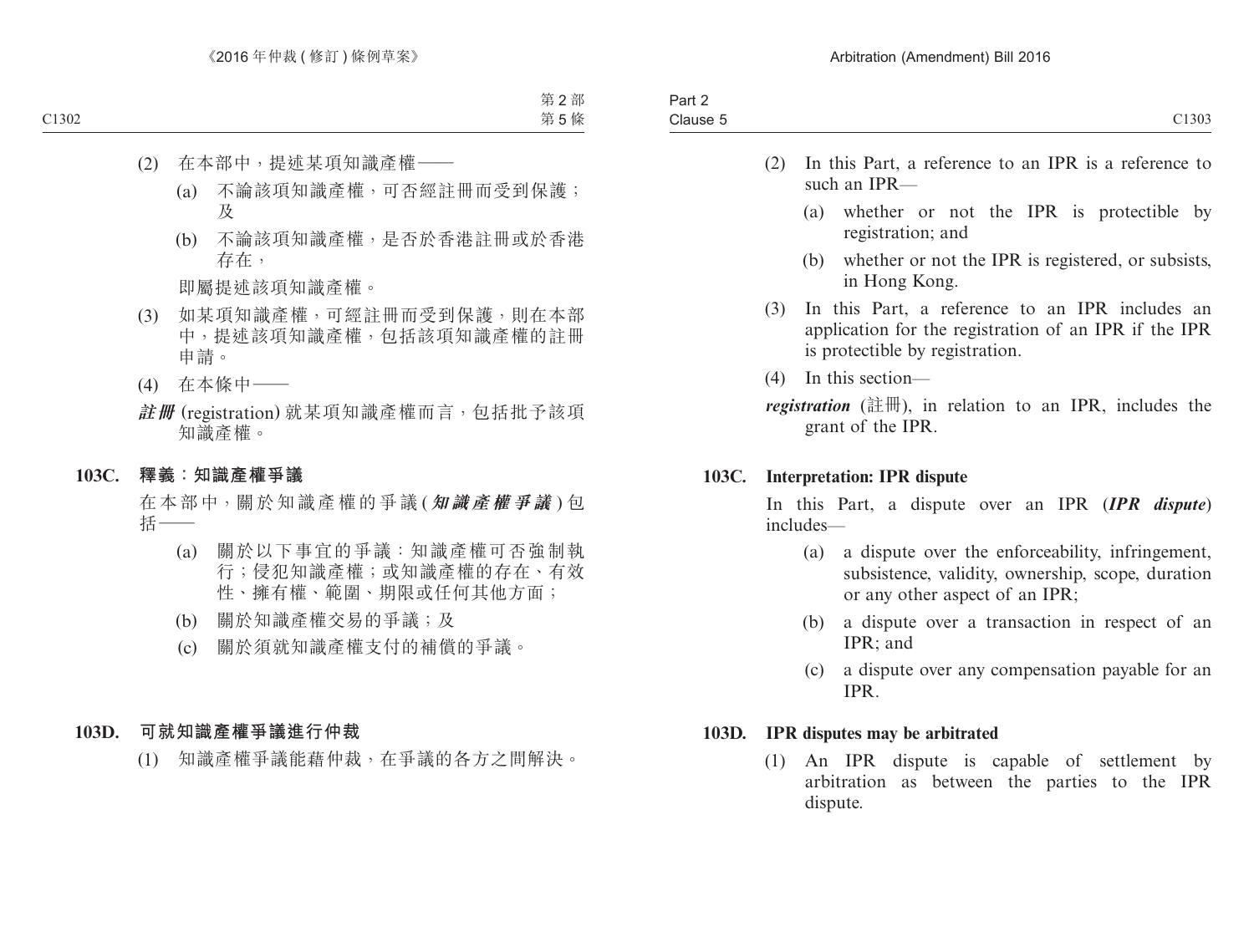Part 2 Clause 5 Clause 5 C1305

- (2) In ascertaining whether there is an arbitration agreement between the parties within the meaning of section 19(1) (as it gives effect to Option I of Article 7(1) of the UNCITRAL Model Law), an agreement by the parties to submit to arbitration an IPR dispute is taken to be an agreement by the parties to submit to arbitration a dispute which has arisen or which may arise between them in respect of a defined legal relationship.
- (3) Subsection (1) applies whether the IPR dispute is the main issue or an incidental issue in the arbitration.
- (4) For the purposes of subsection (1), an IPR dispute is not incapable of settlement by arbitration only because a law of Hong Kong or elsewhere—
	- (a) gives jurisdiction to decide the IPR dispute to a specified entity; and
	- (b) does not mention possible settlement of the IPR dispute by arbitration.
- (5) In subsection  $(4)(a)$ —
- *specified entity* (指明實體) means any of the following entities under the law of Hong Kong or elsewhere—
	- (a) a court;
	- (b) a tribunal;
	- (c) a person holding an administrative or executive office;
	- (d) any other entity.
- (6) The power given to an arbitral tribunal under section 70 to award any remedy or relief in deciding an IPR dispute is subject to any agreement between the parties to the IPR dispute.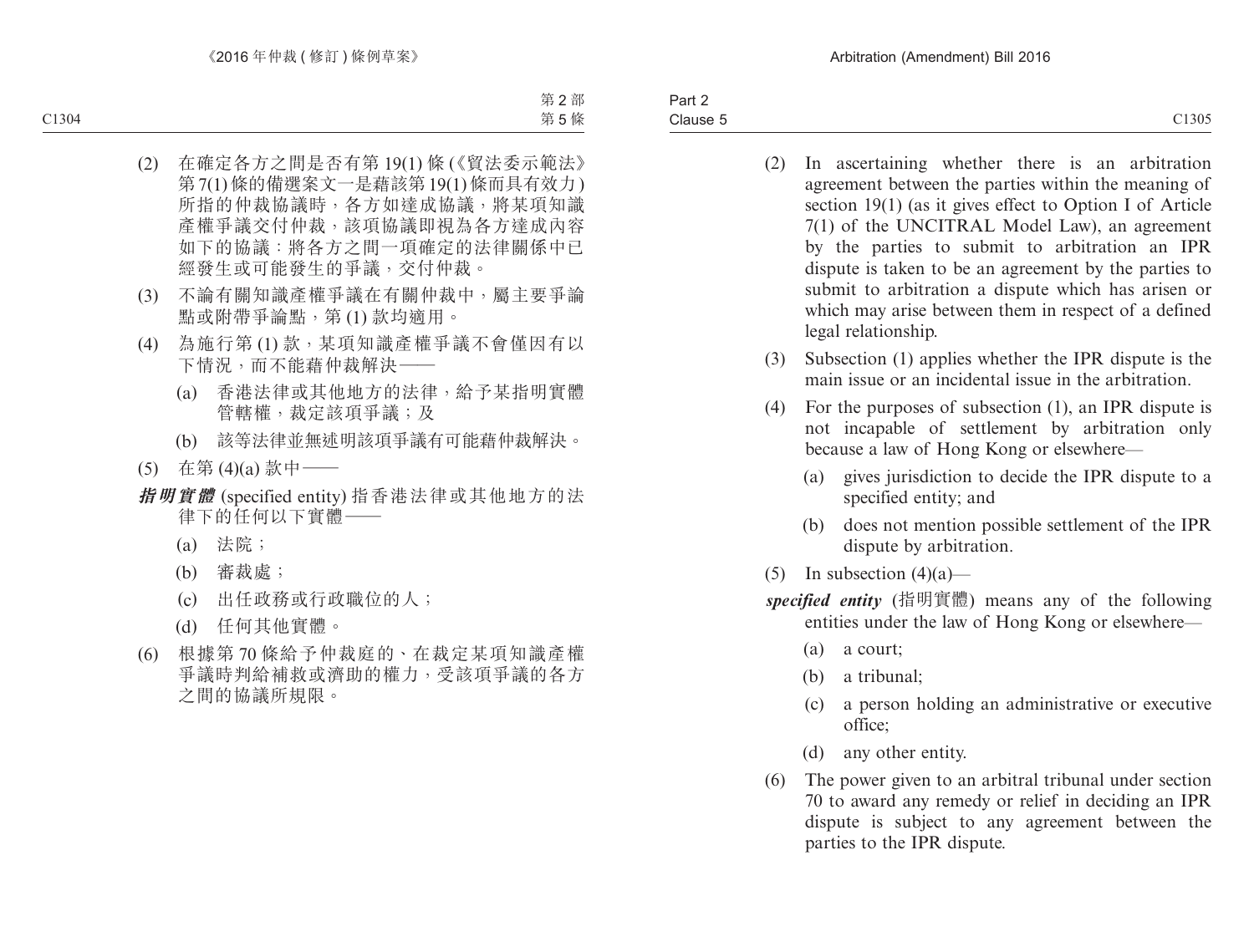| $\sim$<br>າ~~+<br>Pall 2 |                 |
|--------------------------|-----------------|
| Clause 5                 | C1307<br>ا 77 ب |

#### **103E. Effect of award involving IPR**

- (1) This section applies if an award deciding an IPR dispute is made in arbitral proceedings.
- (2) The fact that an entity is a third party licensee in respect of the IPR does not of itself make the entity a person claiming through or under a party to the arbitral proceedings for the purposes of section  $73(1)(b)$ .
- (3) However, subsection (2) does not affect any right or liability between a third party licensee and a party to the arbitral proceedings whether—
	- (a) arising in contract; or
	- (b) arising by operation of law.
- (4) In this section—
- *third party licensee* (第三方特許持有人), in relation to an IPR in dispute in arbitral proceedings, means an entity that is—
	- (a) a licensee (whether or not an exclusive licensee) of the IPR under a licence granted by a party to the arbitral proceedings; but
	- (b) not a party to the arbitral proceedings.

#### **103F. Recourse against award involving IPR**

(1) For the purposes of section 81 (as it gives effect to Article 34(2)(b)(i) of the UNCITRAL Model Law), the subject-matter of a dispute is not incapable of settlement by arbitration under the law of Hong Kong only because the subject-matter relates to an IPR dispute.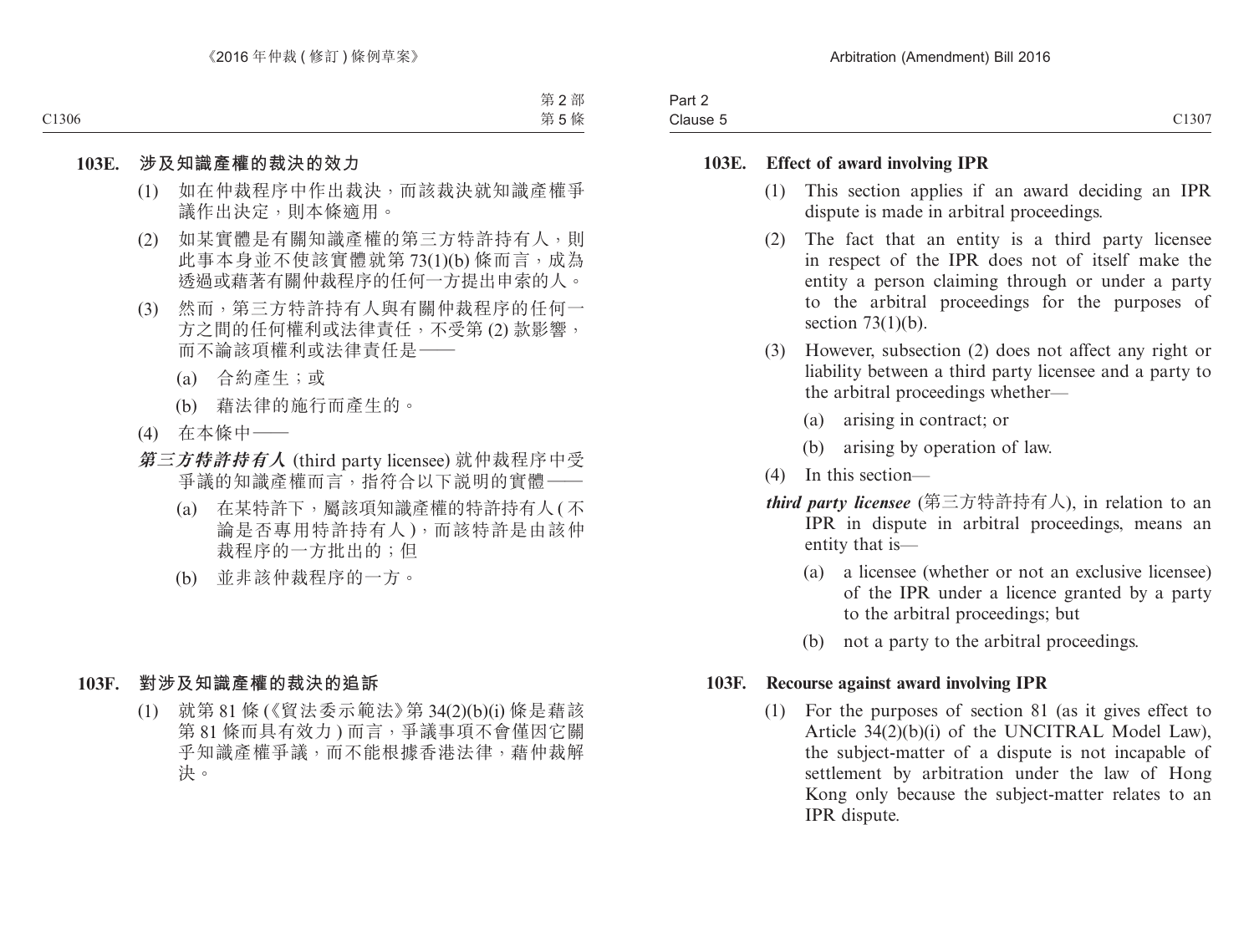Part 2 Clause 5 Clause 5 C1309

(2) For the purposes of section 81 (as it gives effect to Article 34(2)(b)(ii) of the UNCITRAL Model Law), an award is not in conflict with the public policy of Hong Kong only because the subject-matter in respect of which the award is made relates to an IPR dispute.

#### **103G. Recognition and enforcement of award involving IPR**

- (1) For the purposes of sections  $86(2)(a)$ ,  $89(3)(a)$ ,  $95(3)(a)$  and  $98D(3)(a)$ , a matter is not incapable of settlement by arbitration under the law of Hong Kong only because the matter relates to an IPR dispute.
- (2) For the purposes of sections  $86(2)(b)$ ,  $89(3)(b)$ ,  $95(3)(b)$  and  $98D(3)(b)$ , it is not contrary to public policy of Hong Kong to enforce an award only because the award is in respect of a matter that relates to an IPR dispute.

#### **103H. Judgments entered in terms of award involving IPR**

- (1) This section applies if—
	- (a) an award (whether made in or outside Hong Kong) deciding an IPR dispute is made in arbitral proceedings; and
	- (b) a judgment in terms of the award is entered under section 84, 87, 92 or 98A.
- (2) Section 73(1) applies in relation to the judgment as if a reference in that section to an award made by an arbitral tribunal pursuant to an arbitration agreement were a reference to the judgment.
- (3) In this section—

*award* (裁決) includes a declaratory award.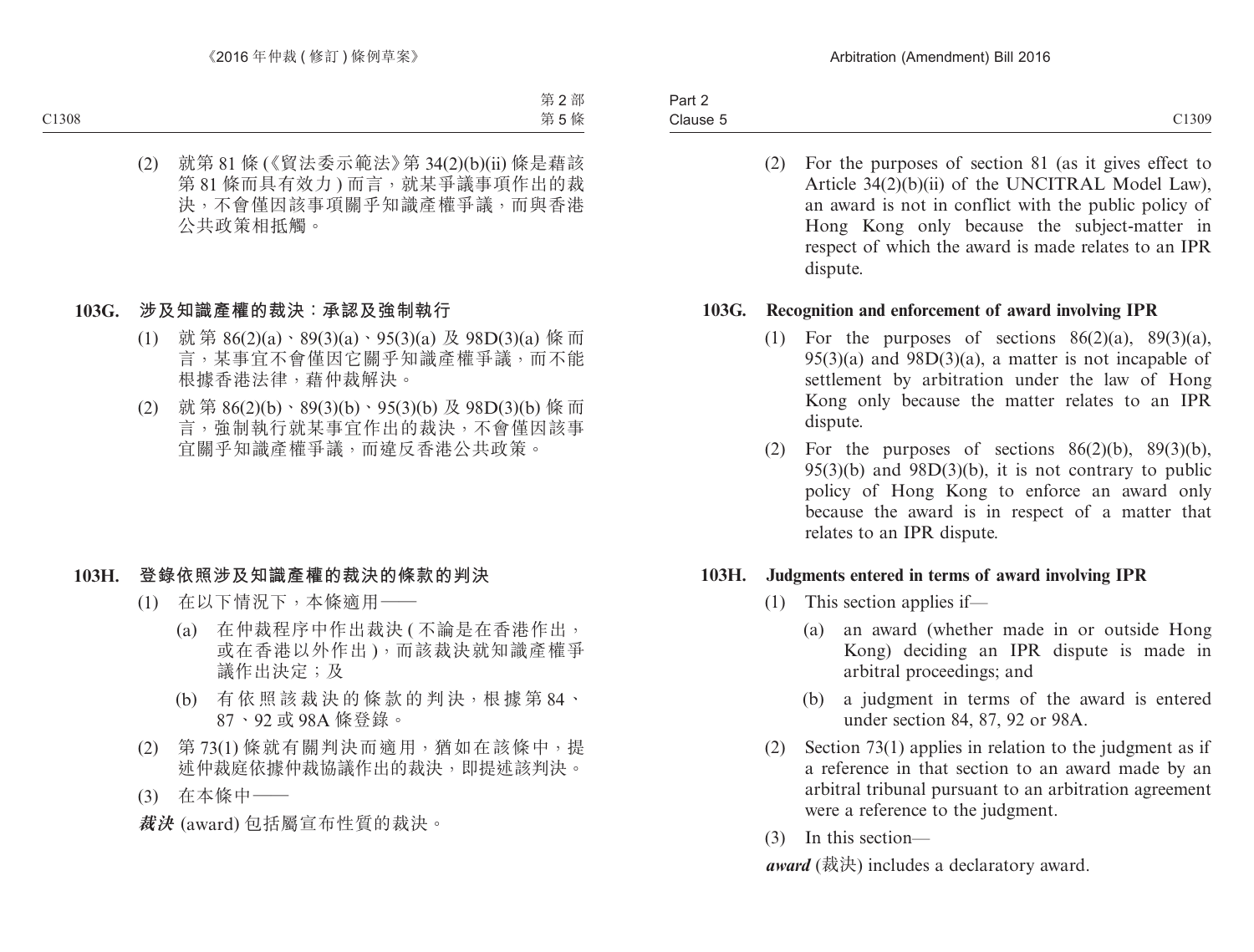| Part 2   |                                                               |
|----------|---------------------------------------------------------------|
| Clause 5 | 0.1011<br>$\rightarrow$<br>$\sim$ $\sim$ $\sim$ $\sim$ $\sim$ |

**103I. Validity of patent may be put in issue in arbitral proceedings** Section 101(2) of the Patents Ordinance (Cap. 514) does not prevent a party from putting the validity of a patent in issue in arbitral proceedings.

#### **103J. Arbitral proceedings in relation to short-term patents**

- (1) A party to an arbitration agreement who is the proprietor of a short-term patent may commence arbitral proceedings to enforce any right conferred under the PO in relation to the patent, whether or not paragraph (a), (b) or (c) of section 129(1) of the PO has been satisfied.
- (2) However, subsection (1) does not apply if the parties to the arbitration agreement agree otherwise.
- (3) If arbitral proceedings are commenced to enforce any right conferred under the PO in relation to a shortterm patent, section 129(2) and (3) of the PO applies to the arbitral proceedings as if the proceedings were enforcement proceedings commenced under section 129(1) of the PO.
- (4) However, if, before the commencement date of this section, an arbitration has commenced to enforce any right conferred under the PO in relation to a shortterm patent, section 129 of the PO, as in force immediately before that commencement date, continues to apply to the arbitration and all of its related proceedings.
- (5) In this section—
- *PO* (《專利條例》) means the Patents Ordinance (Cap. 514);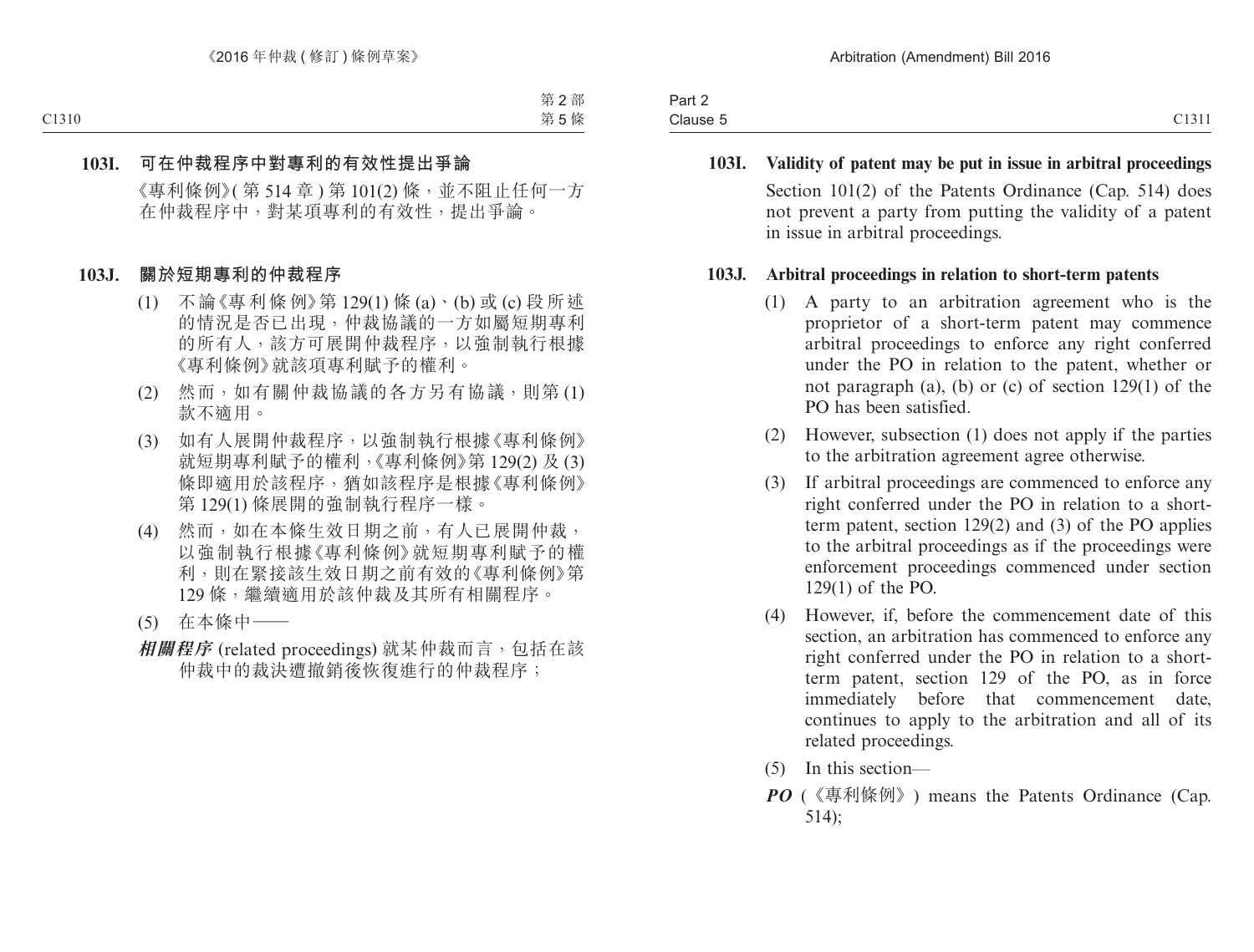*related proceedings* (相關程序), in relation to an arbitration, includes arbitral proceedings resumed after the setting aside of the award in the arbitration; *short-term patent* (短期專利) has the meaning given by section 2(1) of the PO.".

#### **6. Section 111 amended (savings and transitional provisions)**

After section 111(2)—

#### **Add**

"(3) Part 3 of Schedule 3 provides for the savings and transitional arrangements that relate to the Arbitration (Amendment) Ordinance 2016 ( of  $2016$ .".

#### **7. Schedule 3 amended (savings and transitional provisions)**

Schedule 3, after Part 2—

**Add**

## "**Part 3**

## **Savings and Transitional Provisions Relating to Arbitration (Amendment) Ordinance 2016**

#### **1. Conduct of arbitral and related proceedings**

- (1) This section applies to an arbitration commenced before 1 October 2017, whether or not the place of the arbitration is in Hong Kong.
- (2) The pre-amended Ordinance continues to apply to the arbitration and all of its related proceedings.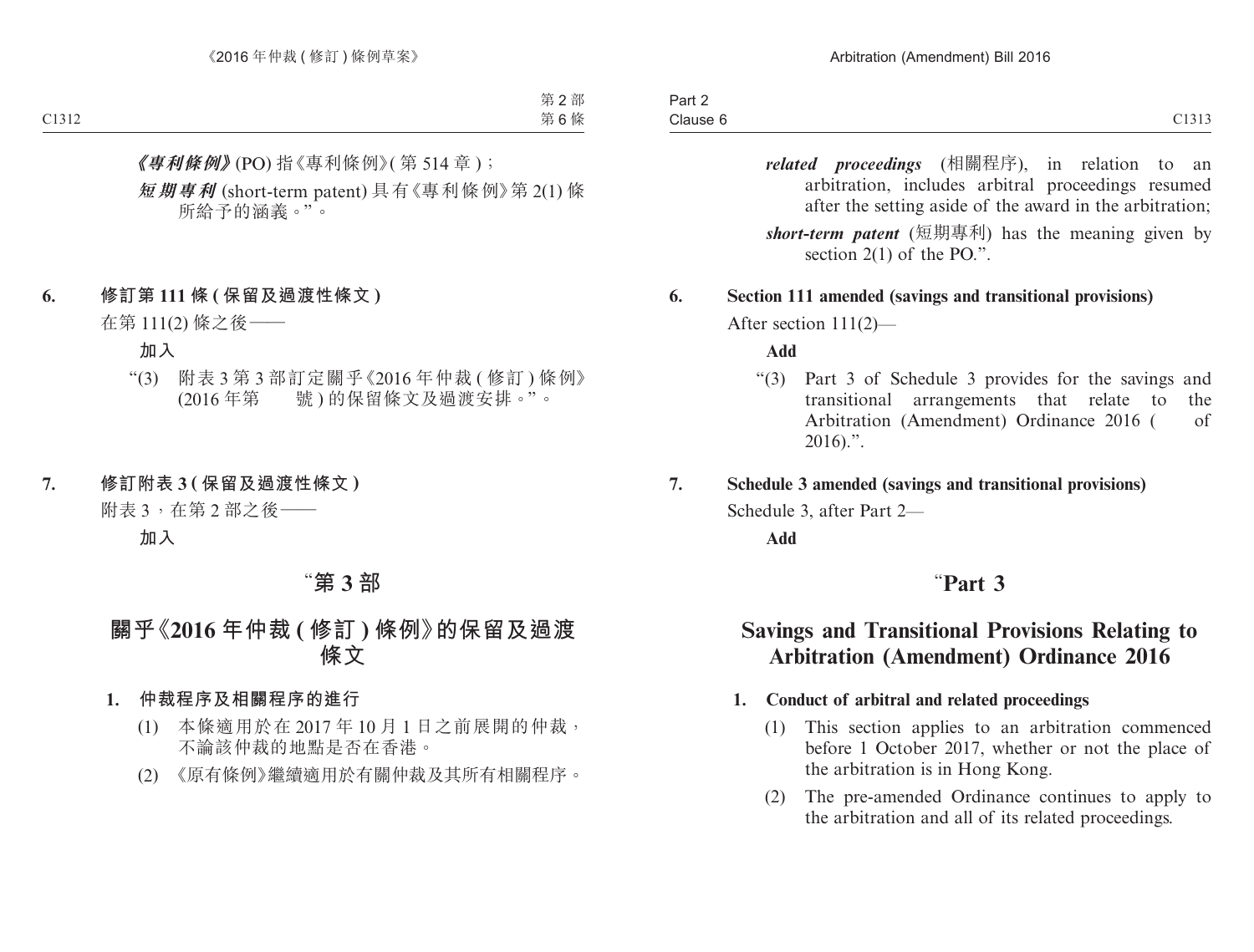- (3) However, Part 11A is to apply to the arbitration or any of its related proceedings if the parties to the arbitration or those related proceedings (as appropriate) agree.
- (4) In this section—
- *pre-amended Ordinance* (《原有條例》) means this Ordinance as in force immediately before 1 October 2017;
- *related proceedings* (相關程序), in relation to an arbitration, includes arbitral proceedings resumed after the setting aside of the award in the arbitration.".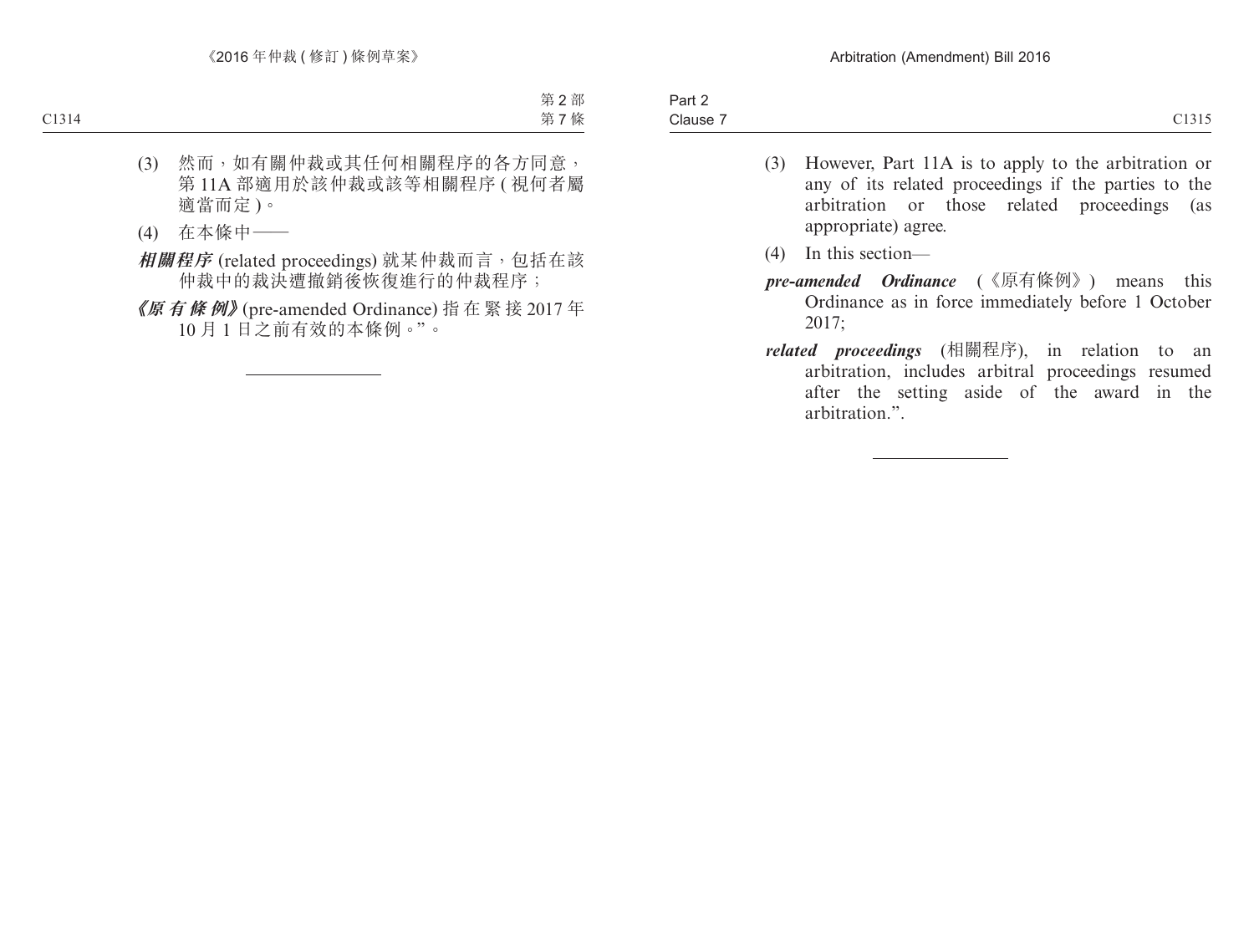## **Part 3**

## **Amendments to Arbitration (Parties to New York Convention) Order**

#### **8. Arbitration (Parties to New York Convention) Order amended**

The Arbitration (Parties to New York Convention) Order (Cap. 609 sub. leg. A) is amended as set out in section 9.

#### **9. Schedule amended**

(1) The Schedule, English text, entry relating to Denmark— **Repeal**

"Faeroe"

**Substitute**

"Faroe".

(2) The Schedule—

**Add in alphabetical order**

"Andorra

Comoros".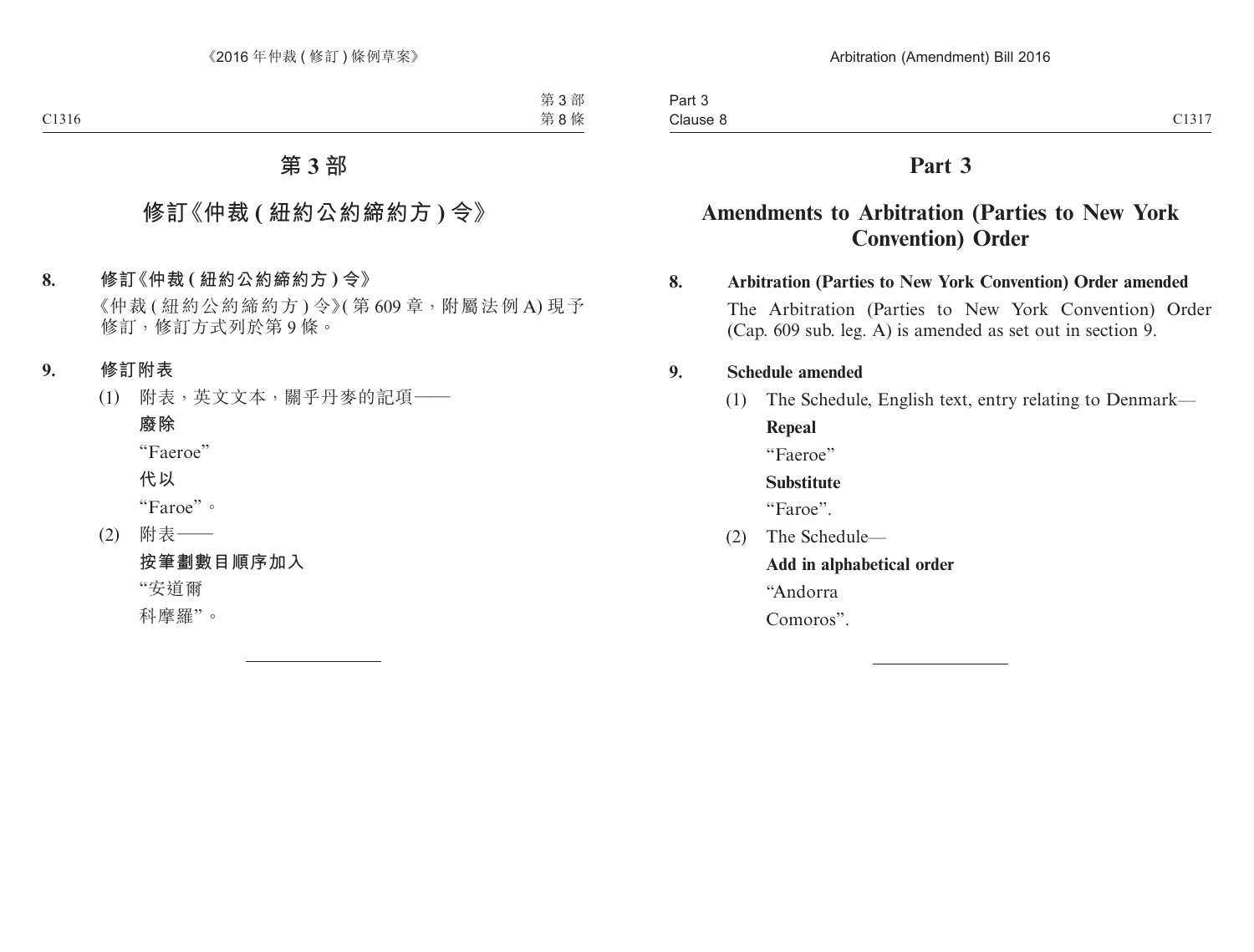#### **Explanatory Memorandum**

This Bill seeks to amend the Arbitration Ordinance (Cap. 609) (*Ordinance*) and the Arbitration (Parties to New York Convention) Order (Cap. 609 sub. leg. A) (*Order*).

2. Clause 1 sets out the short title and provides for commencement.

#### **Amendments to Ordinance**

- 3. Clause 3 amends section 5 of the Ordinance to provide that the new sections 103A, 103B, 103C, 103D, 103G and 103H of the Ordinance (added by clause 5) also apply to an arbitration which takes place outside Hong Kong.
- 4. The new section 103D(6) of the Ordinance allows the parties to a dispute over an intellectual property right (*IPR dispute*) to limit an arbitral tribunal's power as regards remedies or reliefs. Clause 4 contains a consequential amendment to section 70 of the Ordinance given the effect of the new section 103D(6).
- 5. Clause 5 adds a new Part 11A to the Ordinance which provides for an arbitration relating to an intellectual property right (*IPR*). The new Part 11A contains the new sections 103A, 103B, 103C, 103D, 103E, 103F, 103G, 103H, 103I and 103J of the Ordinance.
- 6. The new sections 103A, 103B and 103C of the Ordinance deal with the interpretation of terms and expressions referred to in the new Part 11A of the Ordinance. In particular, a reference to an IPR is a reference to such an IPR whether or not the IPR is protectible by registration and whether or not the IPR is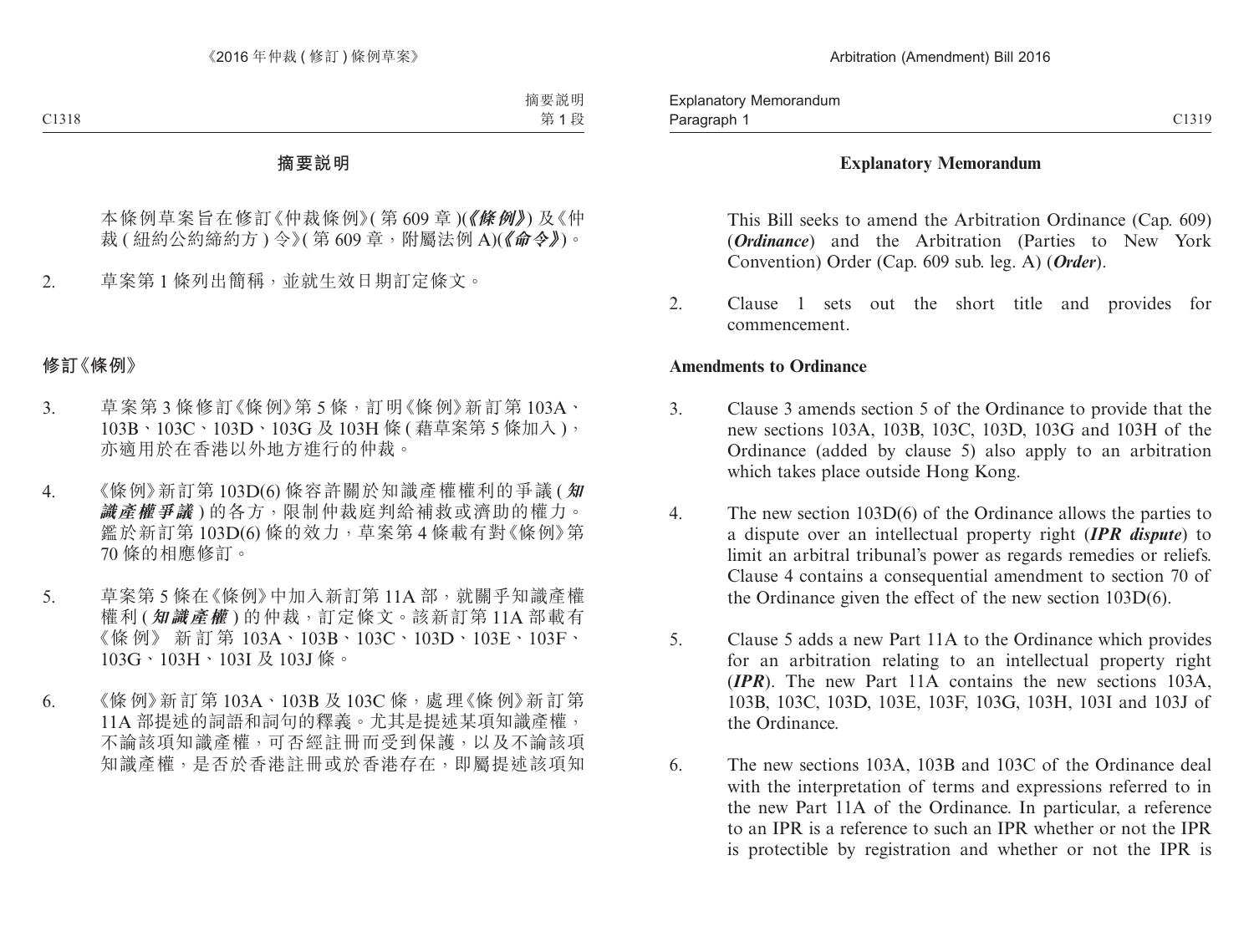registered, or subsists, in Hong Kong. An IPR dispute includes a dispute over the enforceability, infringement, subsistence, validity, ownership, scope or duration of an IPR.

- 7. The new section 103D of the Ordinance clarifies that IPR disputes may be arbitrated.
- 8. The new section 103E of the Ordinance sets out, for the sake of clarity and certainty, the effect of an arbitral award involving an IPR on an entity that is—
	- (a) a licensee (whether or not an exclusive licensee) of the IPR under a licence granted by a party to the arbitral proceedings; but
	- (b) not a party to the arbitral proceedings.
- 9. The new section 103F of the Ordinance clarifies that an arbitral award may not be set aside only because the award involves an IPR.
- 10. The new section 103G of the Ordinance clarifies that enforcement of an arbitral award may not be refused only because the award involves an IPR.
- 11. The new section 103H of the Ordinance specifies, for the sake of clarity and certainty, that section 73(1) of the Ordinance applies in relation to a judgment entered in terms of an arbitral award involving an IPR under Part 10 of the Ordinance.
- 12. The new section 103I of the Ordinance clarifies that a party may put the validity of a patent in issue in arbitral proceedings.
- 13. The new section 103J of the Ordinance provides for arbitral proceedings for the enforcement of rights conferred under the Patents Ordinance (Cap. 514) in relation to short-term patents.